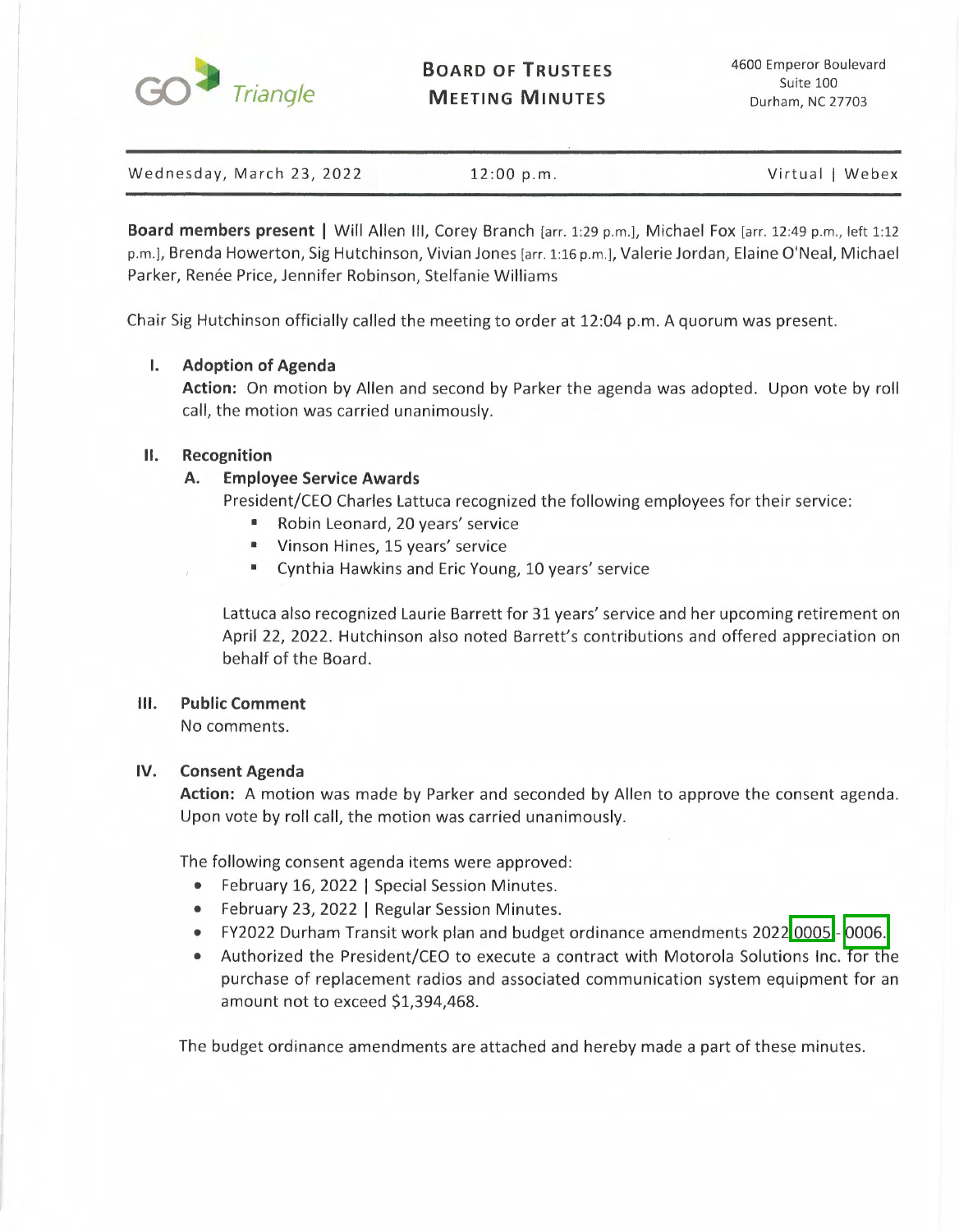### **V. Presentation I Durham Transit Plan Update**

Ellen Beckmann, Durham County Transportation Manager, presented an update on the Durham Transit Plan, which is attached and hereby made a part of these minutes. She recognized Aaron Cain, DCHC MPO Planning Manager, co-project manager.

Beckmann stated the Durham Transit team is developing a financially constrained recommended plan based on outreach results and technical analysis. The hope is to release the plan in May, conduct public engagement over the summer and adopt the plan in August. A governance study currently underway will add new policies and procedures with a stronger role for the County in financial management.

#### *Key assumptions of the financial model*

- Average sales tax revenue growth of 4.5% based on Moody's forecast [Wake County uses 4%].
- Debt service coverage ratio of 1.25 [net operating revenues to debt service], the lowest coverage to achieve an A or higher rating.
- Operating reserve of three months.
- Increase in the capital reserve to 5% of the 10-year CIP, or \$16.2 million.
- New revenue reserve of \$10 million to mitigate for the potential recessions and lower sales tax revenue growth than forecasted.
- Operating costs have increased from FY2022 to FY2023 by 7.4% for GoTriangle and 20.5% for GoDurham. The increases are due to operator wage increases and rising fuel costs. The model projected a 2.5% annual increase.

The increase in reserves decreases available funding for the transit plan by \$26.2 million. The increase in costs reduces available funding for committed projects by \$23 million and at least \$50 million for future projects.

Beckmann said the plan also considered the commuter rail cost share. Projections were based on the phase 1 study capital cost of \$1.95 billion and annual operating cost of \$41 million, with half of the capital cost assumed to come from federal funding. The Wake County Plan has budgeted for 67% of the non-federal share and the current Durham County Plan assumes contribution of 20% of the non-federal share, leaving 13% of the capital cost undetermined. She stated that Durham considered the impact of increasing its share to 33% of the non-federal share to cover this undetermined amount, but this increase would result in a reduction by half to the new services and projects recommended for the new transit plan. Beckmann added that other options to allow Durham to pay over a longer time also result in fewer resources and a funding commitment far into the future. She said there was definite support expressed for commuter rail during public outreach, but increasing bus service was the highest priority expressed so the Durham Transit team is remaining consistent with the recommendation for a 20% share towards commuter rail.

#### **VI. General Business Agenda**

**A. Items Removed from Consent Agenda**  None.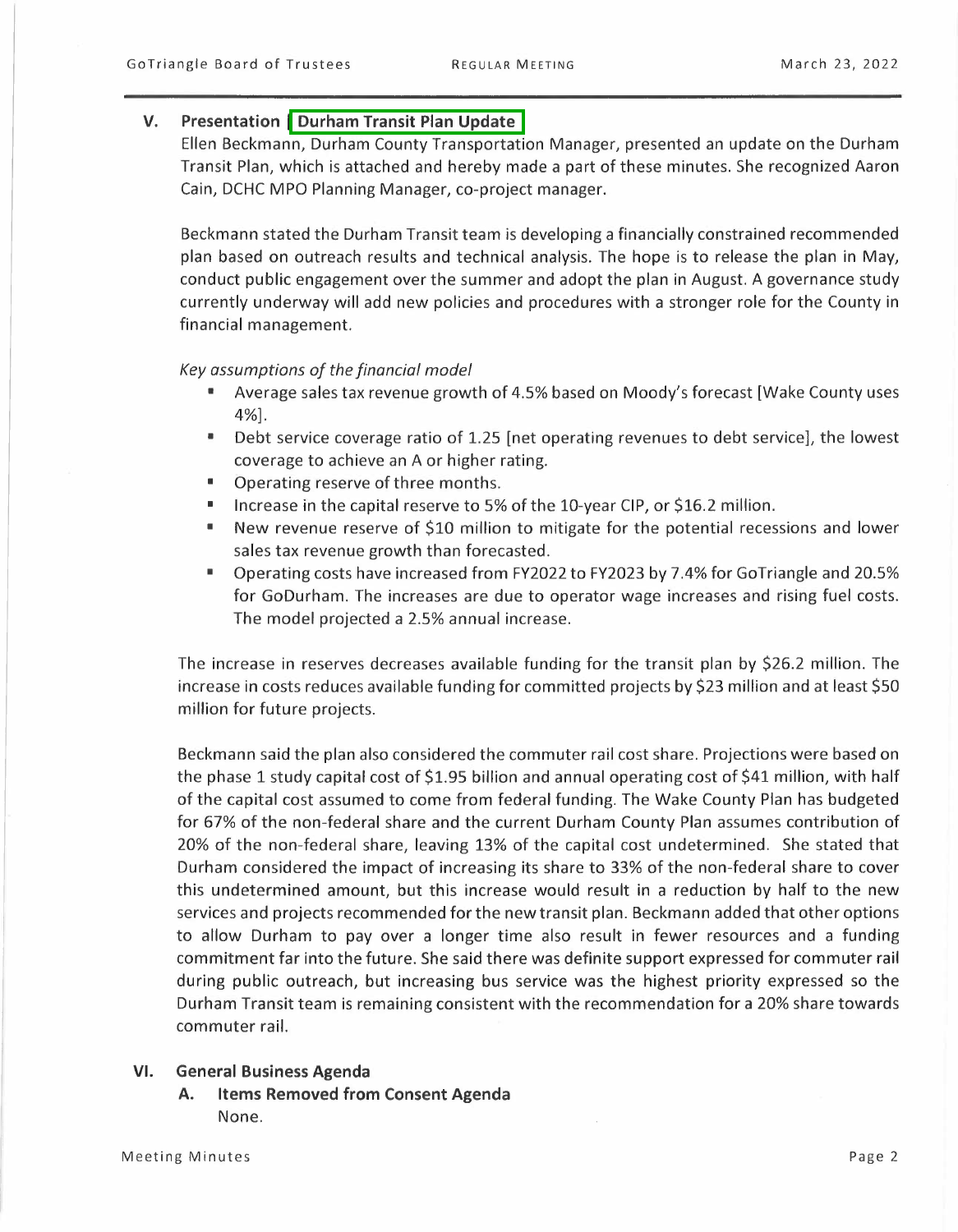### **B. RUS Bus Development**

### **1. Closed Session I RUS Bus Agreements**

**Action:** On motion by Allen and second by Robinson the Board entered into Closed Session at 12:39 p.m. pursuant to NCGS  $§143-318.11(a)(3)$  to consult with an attorney employed or retained by the public body in order to preserve the attorneyclient privilege between the attorney and the public body, which privilege is hereby acknowledged. Upon vote by roll call, the motion was carried unanimously.

**Action:** The Board returned to open session at 1:14 p.m.

Fox left and Jones arrived.

## **2. RUS Bus Predevelopment MOU Addendum**

Katharine Eggleston's presentation is attached and hereby made a part of these minutes. She reviewed the project, a transit facility with a joint development mixedused high-rise private overbuild on property owned by GoTriangle and adjacent to Raleigh Union Station, a multi-modal facility developed by NCDOT and the city of Raleigh in 2018. The \$20 million BUILD grant received from the federal government to support the public portion of this project includes a ground floor transit center, pedestrian bridge to the train station, wayfinding and accessibility enhancements, West Street improvements, BRT infrastructure, traffic signal upgrades and funds for low/no emission rolling stock. The private development includes 500,000 square feet across two high-rise buildings that will house 350 apartment units [10% affordable units], 200 hotel rooms, 18,000 square feet of retail and 550 parking spaces. In addition to the federal grant, the project includes almost \$18 million in additional funds from state and local sources.

Eggleston reminded the Board that it authorized execution of the two primary agreements for the project last year; however, execution is contingent on receiving FTA approval of the joint development project request which is not complete. Go Triangle has been responding to questions from FTA and is working to address remaining items. In order to minimize risks of not meeting BUILD grant deadlines, staff is requesting approximately \$2.4 million for early construction activities and \$800,000 for continued design of the public facilities.

Eggleston said that due to the interconnected nature of the joint development project's private and public facilities, the project is seeking a joint or single permit process through the city of Raleigh. To prevent delay and encourage continued advancement of the private facility design prior to the completion of FTA's review of the joint development project request and subsequent execution of the agreements, staff also is recommending that Go Triangle commit to reimburse the developer for up to \$300,000 for costs to advance the private facility design over the next three months. She emphasized that this money would only be paid in the event that the development agreements with Hoffman are not executed; GoTriangle would not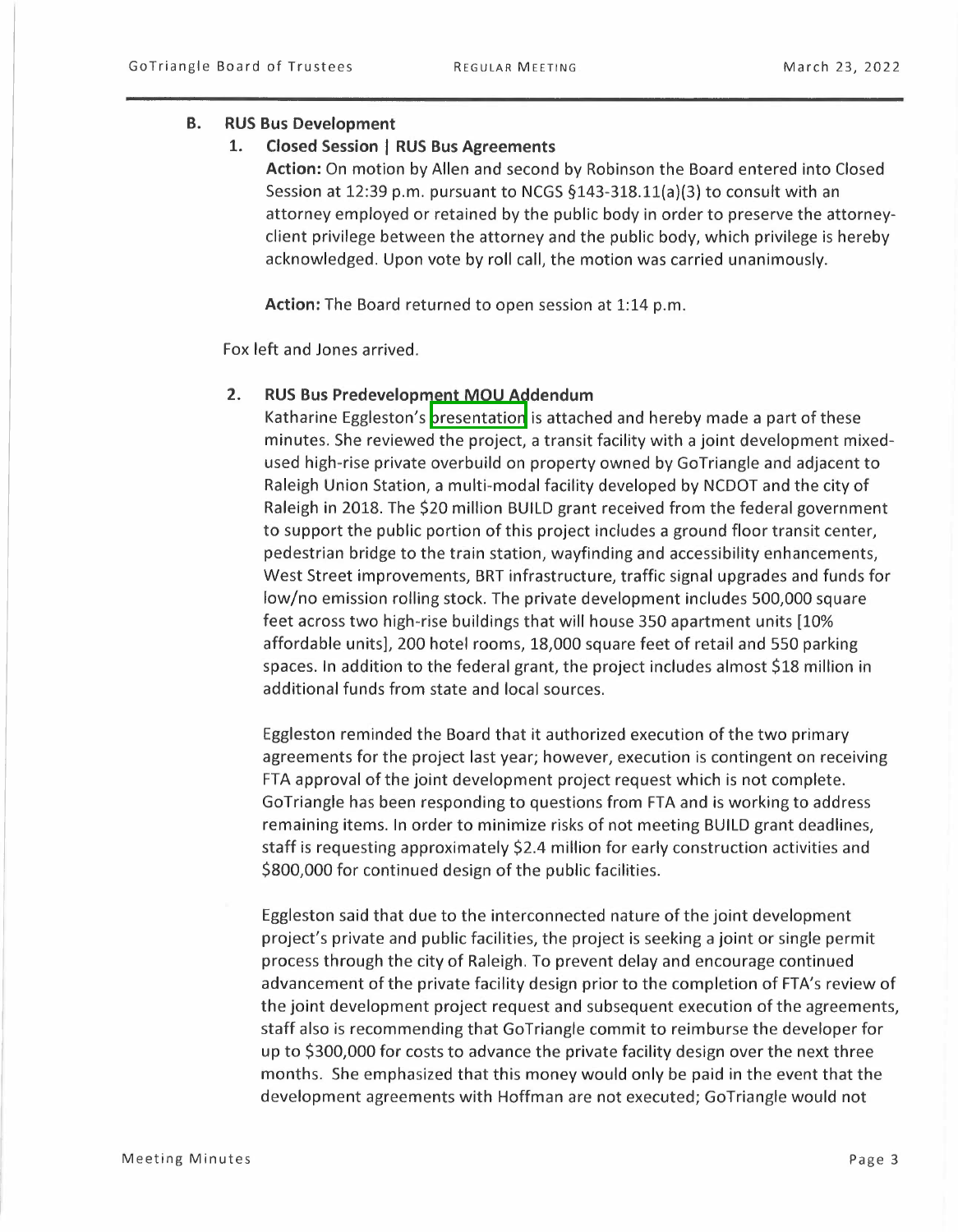incur any additional financial obligation if the agreements are executed as expected in the coming months.

**Action:** On motion by Allen and second by Parker the Board authorized the President/CEO to execute (1) an agreement with RB Infrastructure LLC, a special purpose entity owned and controlled by Hoffman & Associates, for an amount not to exceed \$3,255,962 to continue advancing development of the RUS Bus Transit Facilities and (2) an agreement with the RUS Bus developer parent company, Hoffman & Associates, in which GoTriangle conditionally agrees to reimburse Hoffman & Associates up to \$300,000 for private-facility design costs incurred between April 1, 2022, and June 30, 2022, in the event that the RUS Bus development agreements [JOA and JDSA] are not ultimately executed by GoTriangle. Upon vote by roll call, the motion was carried unanimously.

#### **C. Operations & Finance Committee Report**

Operations & Finance Committee Chair Renee Price reported that the Committee met on March 3 and discussed the Durham Transit FY22 Q3 work plan and budget amendment as well as the contract for purchase of replacement radios and communications equipment. She said the Committee also received a mid-year financial report. Hutchinson noted that the action items appeared on today's consent agenda.

Branch arrived.

#### **D. Planning & Legislative Committee Report**

Vivian Jones reported that there was no Planning & Legislative Committee meeting this month, but John Hodges-Copple will present the land use analysis for the commuter rail corridor to the full Board at its work session on April 13.

#### **VII. Other Business**

#### **A. D-O LRT Project Expenses**

Saundra Freeman, Katharine Eggleston and Gary Tober provided a financial report on the Durham-Orange Light Raleigh Transit project, which is attached and hereby made a part of these minutes.

Freeman reviewed the project's timeline, noting that the project was discontinued in 2019 before construction began.

- May 2008 Special Transit Advisory Commission recommends light rail between Durham and Chapel Hill
- June 2009 DCHC MPO includes light rail in 2035 Long Range Transportation Plan
- 2011- Durham County voters pass one-half cent transit sales tax; Durham Board of County Commissioners approve light rail as part of the Bus and Rail Investment Plan
- $\blacksquare$  2012 Orange County voters pass one-half cent transit sales tax; Durham Board of County Commissioners approve light rail as part of the Bus and Rail Investment Plan
- May 2012 Durham and Orange County negotiate an initial cost-sharing agreement for the capital cost of D-O LRT project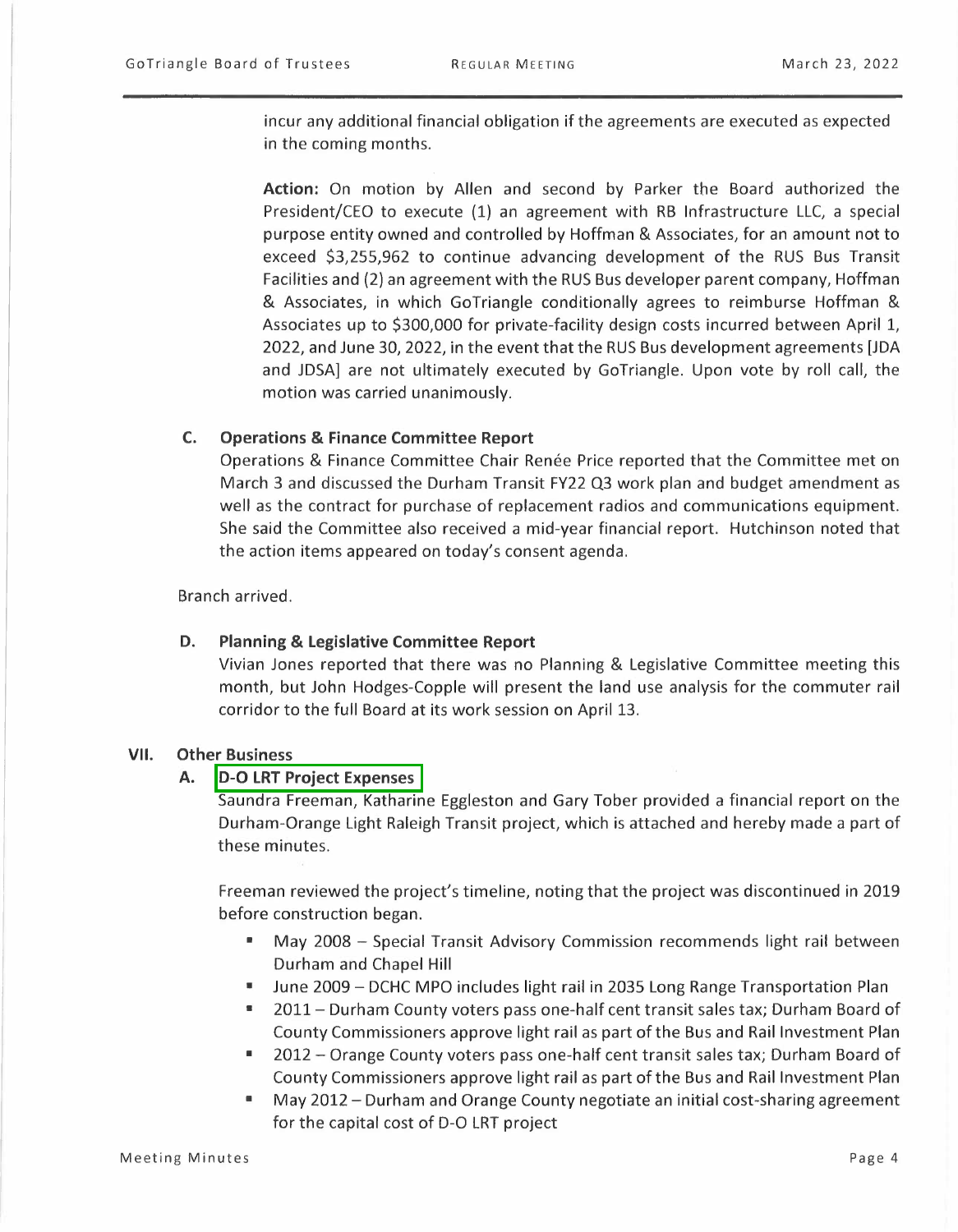- June 2013 DCHC MPO includes D-O LRT project in 2040 Metropolitan Transportation Plan
- February 2014 FTA approves D-O LRT project entry into Project Development
- Fall 2015 DCHC MPO, Durham County, City of Durham, Town of Chapel Hill and Orange County endorse a preferred alternative from UNC hospital to Alston Avenue
- February 2016 FTA issues Final Environmental Impact Statement and Record of Decision for D-O LRT project
- November 2016- DCHC MPO recommends including NCCU station refinement in D-O LRT project
- December 2016 FTA approves amended Record of Decision for D-O LRT project including NCCU station refinement
- April 2017 Durham County, Orange County, DCHC MPO and GoTriangle Board of Trustees commit additional dedicated transit funds for D-O LRT project in the updated County Transit Plans and cost-sharing agreement
- July 2017 FTA approves D-O LRT project entry into Engineering<br>■ January 2018 GoTriangle Board of Trustees authorizes acquisiti
- January 2018 Go Triangle Board of Trustees authorizes acquisition of property for Rail Operations and Maintenance Facility
- December 2018 Durham City Council approves rezoning and annexation for D-O LRT project Rail Operations and Maintenance Facility
- March 2019 Go Triangle Board of Trustees discontinues D-O LRT project

Allen pointed out that although approved by FTA to enter each phase of the federal funding process, no federal reimbursement is received until a project enters the construction phase. Every big project like D-O LRT project is always at risk up until that point.

Freeman stated that total expenses were approximately \$157 million, with 80% contributed by Durham County and 20% by Orange County. The April 2017 cost-share agreement was 81.5% from Durham and 18.5% from Orange.

Katharine Eggleston stated she joined the D-O LRT project team in 2014 as a member of the engineering team and later, project development manager. She presented a breakdown of costs for the D-O LRT project:

| \$130,922,132<br>Management and design [83%] |                                                                                     |                                           |                                   |              |
|----------------------------------------------|-------------------------------------------------------------------------------------|-------------------------------------------|-----------------------------------|--------------|
|                                              | $\circ$                                                                             | <b>Project Development Consultant</b>     | URS/AECOM                         | \$26,722,828 |
|                                              | $\circ$                                                                             | <b>General Engineering Consultant</b>     | <b>HDR</b>                        | \$86,775,632 |
|                                              | $\circ$                                                                             | Program Management Consultant             | <b>HNTB</b>                       | \$12,065,515 |
|                                              | $\circ$                                                                             | <b>Construction Management Consultant</b> | Gannett-Fleming/WSP joint venture | \$3,278,526  |
|                                              | $\circ$                                                                             | <b>Financial Advisor</b>                  | PFM                               | \$1,061,455  |
|                                              | $\circ$                                                                             | Project management software               | E-builder                         | \$615,000    |
|                                              | $\circ$                                                                             | Reimbursements for engineering review     |                                   | \$403,176    |
| ш                                            | Administration and staff [10%, 10-12% typical for large capital project]            |                                           |                                   | \$16,139,172 |
|                                              | $\circ$                                                                             | Staff and administrative support          |                                   | \$14,936,603 |
|                                              | $\circ$                                                                             | Project office                            |                                   | \$1,202,569  |
|                                              | Real estate [4%]                                                                    |                                           |                                   | \$6,158,465  |
|                                              | Rail Operations and Maintenance Facility property [acquire and maintain]<br>$\circ$ |                                           |                                   | \$4,702,888  |
|                                              | $\circ$                                                                             | Property-related expenses                 |                                   | \$1,389,119  |
|                                              |                                                                                     | Professional services and operations [3%] |                                   | \$3,823,844  |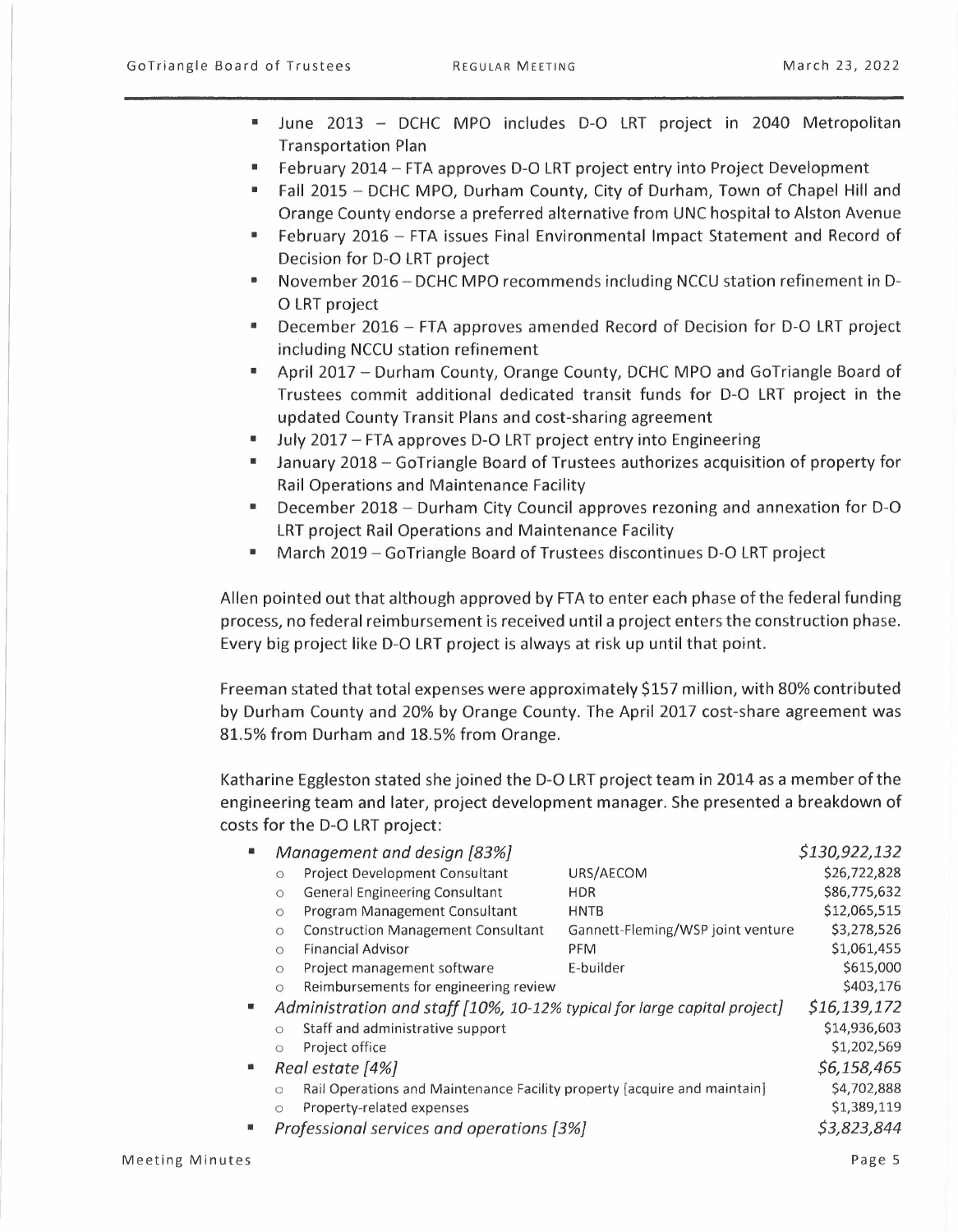Eggleston noted that the E-builder software currently is being used for capital projects and can be scaled up for larger projects in the future. She also provided more specifics about the work performed by each consultant group.

Eggleston also provided information about disadvantaged business enterprises who worked as subcontractors for the project's prime consultants:

| Prime consultant                          | <b>DBE</b> Goal | <b>DBE</b> Actual |
|-------------------------------------------|-----------------|-------------------|
| <b>General Engineering Consultant</b>     | 14%             | 10.7%             |
| <b>Project Management Consultant</b>      | 14%             | 11.3%             |
| <b>Construction Management Consultant</b> | 15%             | 18.5%             |
| <b>Project Development Consultant</b>     | 8.8%            | 13.2%             |

Eggleston stated that very few of the firms are based in Durham, although many are located in Raleigh and Cary. She said a firm will often locate around its primary client and many of these rely heavily on work with the State and NCDOT. She added that had the project moved into construction, there potentially would have been more Durham firms on the list because there are a greater number of small contractors performing construction work that are located in Durham.

Lattuca stated that staff is prepared to meet with any groups to share this information, including the Boards of County Commissioners. He said that some public sessions are being scheduled in Durham and Orange County discuss this and other issues.

Price asked if anything other than the software was saved from the project and able to be used. Eggleston responded the real estate and some of the survey data, which was provided to partner organizations in the corridor. More recently information for a project on Erwin Road was supplied to the City of Durham. She stated that internal plan documents provide a template for other large projects. Freeman added that each year the audit each lists as an asset a dollar amount for the project.

O'Neal stated her shock at the amount of money that went out of Durham County compared to how much stayed in Durham County. She added that people need to see that Go Triangle is being transparent in order to establish trust.

Freeman responded that she would add information to the presentation about the goalsetting process used as it relates to DBE and M/WBE. She stated that procurement rules do not allow consideration of geographic location for contracts. She also offered to provide any lessons learned from the project.

#### **B. President and CEO's Report**

A list of contracts approved by the president and CEO is attached and hereby made a part of these minutes.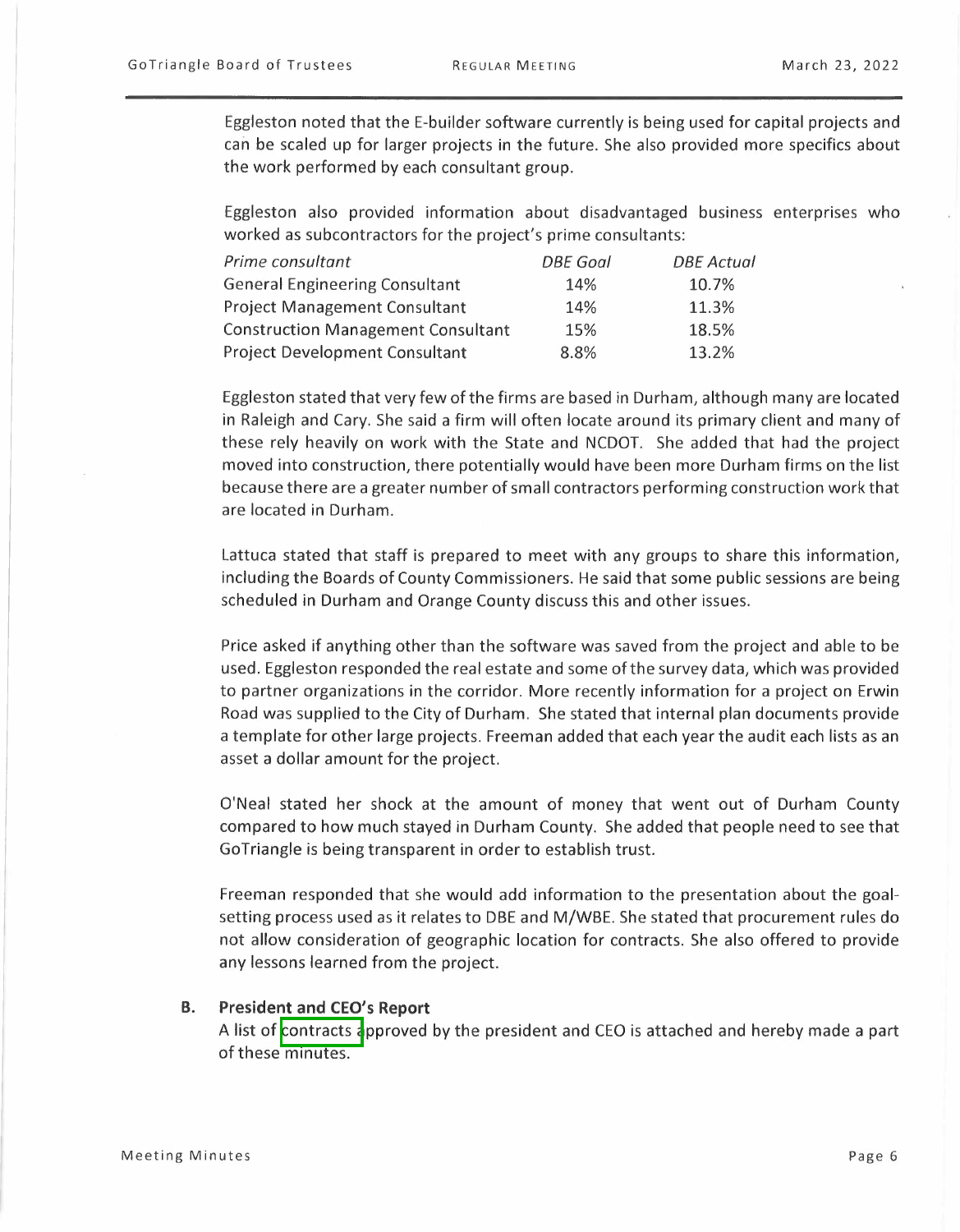Lattuca reported on the following items:

- Attended the APTA Legislative Conference and presented an advocacy award to Congressman Price on behalf of the transit operators in North Carolina.
- Employee Appreciation Day is April 28 at the Durham Bulls game.

# **1. Operations Update**

The monthly report is attached and hereby made a part of these minutes.

Patrick Stephens reported that a new class of eight operators began March 7. He added that since March 9, 40 applications have been received for fixed route and paratransit operators. He said the recruitment trailer at Durham Station will be open soon.

## **2. Capital Projects Status Report**

The capital projects status report and commuter rail update are attached and hereby made a part of these minutes.

Katharine Eggleston stated again that GoTriangle received initial results from Norfolk Southern on the capacity modeling study and discussions are underway. GoTriangle also is discussing the possibility of some additional work to study alternate service plans with more midday and evening service. The STV team is updating cost, ridership and other deliverables that are dependent on the modeling results.

Eggleston shared activities related to the top risks to the project:

- **•** Railroad coordination  $-$  The Norfolk Southern modeling study is delayed.
- Local buy-in  $-$  Coordination with municipalities to plan public and elected official engagement is ongoing.
- Cost-sharing discussions Parties are engaging financial consultant support to evaluate model assumptions and support negotiation. The preferred scenario for the Durham Transit Plan is under development.
- Feasibility in key areas Study results for Durham and Cary are being finalized with input from municipalities.
- Federal funding eligibility Ridership model updates are under development.

# **C. General Counsel's Report**

Byron Smith reported that RUS Bus agreements continue to progress. He said the legal office continues with contract drafting and review as well as providing legal advice on a variety of issues and the office of real estate has been involved in various real estate matters including the Seaboard Station purchase agreement.

# **D. Chair's Report**

Chair Hutchinson stated he enjoyed attending the Transit Operators Appreciation event and encouraged Board members to attend the employee appreciation event in April. Hutchinson also thanked those who attended the regional dinner and offered appreciation to Stelfanie Williams and Duke President Price for hosting the event and to Congressman